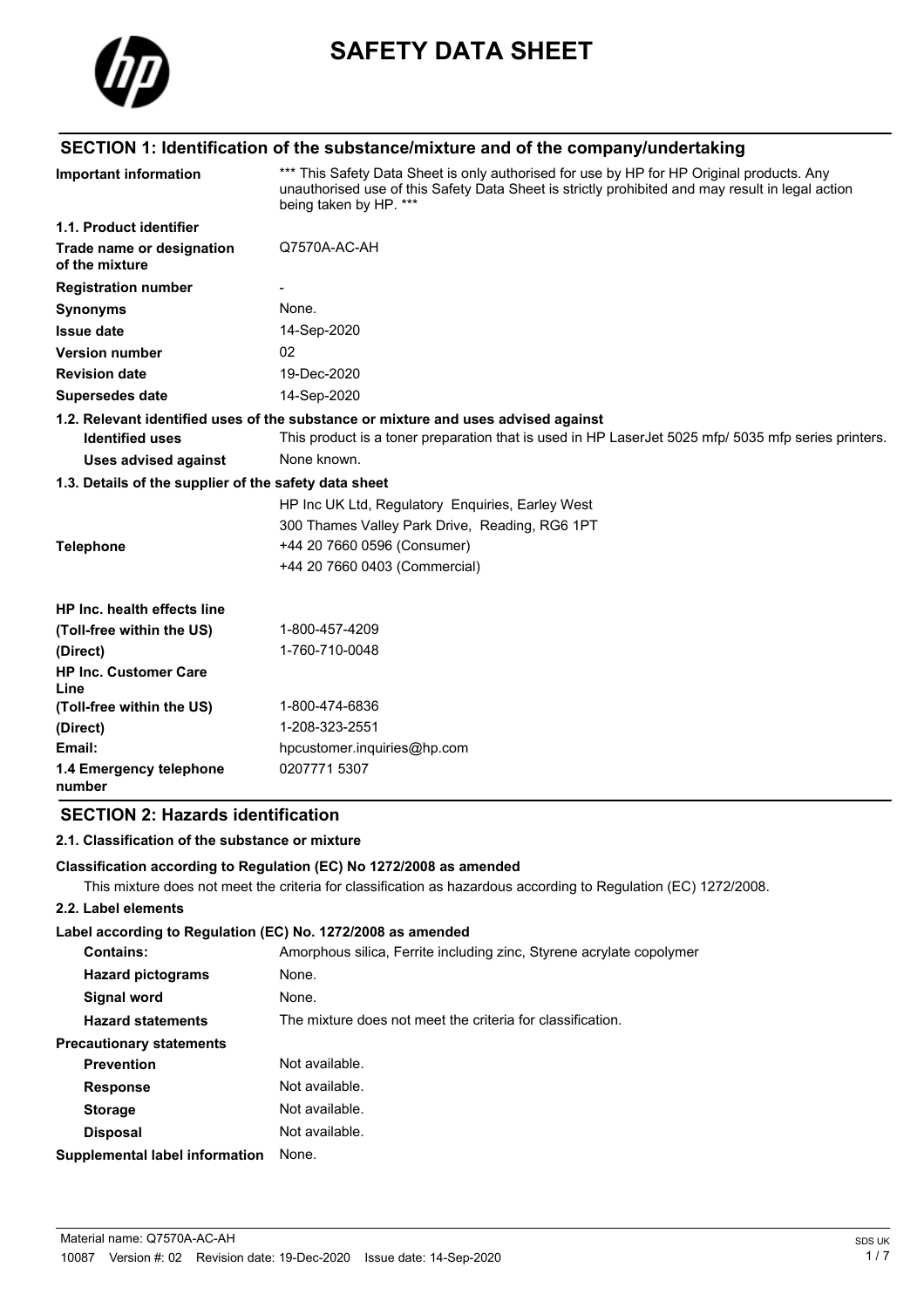None of the other ingredients in this preparation are classified as carcinogens according to ACGIH, EU, IARC, MAK, NTP or OSHA. This preparation contains no component classified as Persistent, Bioaccumulative, and Toxic (PBT) or very Persistent and very Bioaccumulative (vPvB) as defined under Regulation (EC) 1907/2006.

#### **SECTION 3: Composition/information on ingredients**

#### **3.2. Mixtures**

#### **General information**

| <b>Chemical name</b>                               | %    |                          | CAS-No. / EC No. REACH Registration No. | Index No.                | <b>Notes</b> |
|----------------------------------------------------|------|--------------------------|-----------------------------------------|--------------------------|--------------|
| Styrene acrylate copolymer                         | < 55 | CBI                      | $\qquad \qquad$                         | $\overline{\phantom{a}}$ |              |
|                                                    |      | $\overline{\phantom{a}}$ |                                         |                          |              |
| <b>Classification:</b><br>$\overline{\phantom{a}}$ |      |                          |                                         |                          |              |
| Ferrite including zinc                             | $50$ | <b>CBI</b>               | $\overline{\phantom{a}}$                | $\overline{\phantom{a}}$ |              |
|                                                    |      | ۰                        |                                         |                          |              |
| <b>Classification:</b><br>$\overline{\phantom{a}}$ |      |                          |                                         |                          |              |
| Amorphous silica                                   | <3   | 7631-86-9                | 01-2119379499-16-xxxx                   | -                        |              |
|                                                    |      | 231-545-4                |                                         |                          |              |
| <b>Classification:</b><br>$\overline{\phantom{0}}$ |      |                          |                                         |                          |              |

## **SECTION 4: First aid measures**

**General information** Not available.

| 4.1. Description of first aid measures                                                |                                                                                                                                                                                                   |
|---------------------------------------------------------------------------------------|---------------------------------------------------------------------------------------------------------------------------------------------------------------------------------------------------|
| <b>Inhalation</b>                                                                     | Move person to fresh air immediately. If irritation persists, consult a physician.                                                                                                                |
| <b>Skin contact</b>                                                                   | Wash affected areas thoroughly with mild soap and water. Get medical attention if irritation<br>develops or persists.                                                                             |
| Eye contact                                                                           | Do not rub eyes. Immediately flush with large amounts of clean, warm water (low pressure) for at<br>least 15 minutes or until particles are removed. If irritation persists, consult a physician. |
| Ingestion                                                                             | Rinse mouth with water. Drink one to two glasses of water. If symptoms occur, consult a physician.                                                                                                |
| 4.2. Most important symptoms<br>and effects, both acute and<br>delayed                | Not available.                                                                                                                                                                                    |
| 4.3. Indication of any<br>immediate medical attention<br>and special treatment needed | Not available.                                                                                                                                                                                    |

#### **SECTION 5: Firefighting measures**

| General fire hazards                                          | Not available.                                                                                                         |
|---------------------------------------------------------------|------------------------------------------------------------------------------------------------------------------------|
| 5.1. Extinguishing media                                      |                                                                                                                        |
| Suitable extinguishing<br>media                               | CO <sub>2</sub> , water, or dry chemical                                                                               |
| Unsuitable extinguishing<br>media                             | None known.                                                                                                            |
| 5.2. Special hazards arising<br>from the substance or mixture | Like most organic material in powder form, toner can form explosive dust-air mixtures when finely<br>dispersed in air. |
| 5.3. Advice for firefighters                                  |                                                                                                                        |
| <b>Special protective</b><br>equipment for firefighters       | Not available.                                                                                                         |
| Special fire fighting<br>procedures                           | If fire occurs in the printer, treat as an electrical fire.                                                            |
| <b>Specific methods</b>                                       | None established.                                                                                                      |

## **SECTION 6: Accidental release measures**

|                                                              | 6.1. Personal precautions, protective equipment and emergency procedures                                                                                                                                                                                                                                                             |
|--------------------------------------------------------------|--------------------------------------------------------------------------------------------------------------------------------------------------------------------------------------------------------------------------------------------------------------------------------------------------------------------------------------|
| For non-emergency<br>personnel                               | Minimize dust generation and accumulation.                                                                                                                                                                                                                                                                                           |
| For emergency responders                                     | Not available.                                                                                                                                                                                                                                                                                                                       |
| 6.2. Environmental precautions                               | Do not flush into surface water or sanitary sewer system. See also section 13 Disposal<br>considerations.                                                                                                                                                                                                                            |
| 6.3. Methods and material for<br>containment and cleaning up | Slowly vacuum or sweep the material into a bag or other sealed container. Clean remainder with a<br>damp cloth or vacuum cleaner. If a vacuum is used, the motor must be rated as dust<br>explosion-proof. Fine powder can form explosive dust-air mixtures. Dispose of in compliance with<br>federal, state, and local regulations. |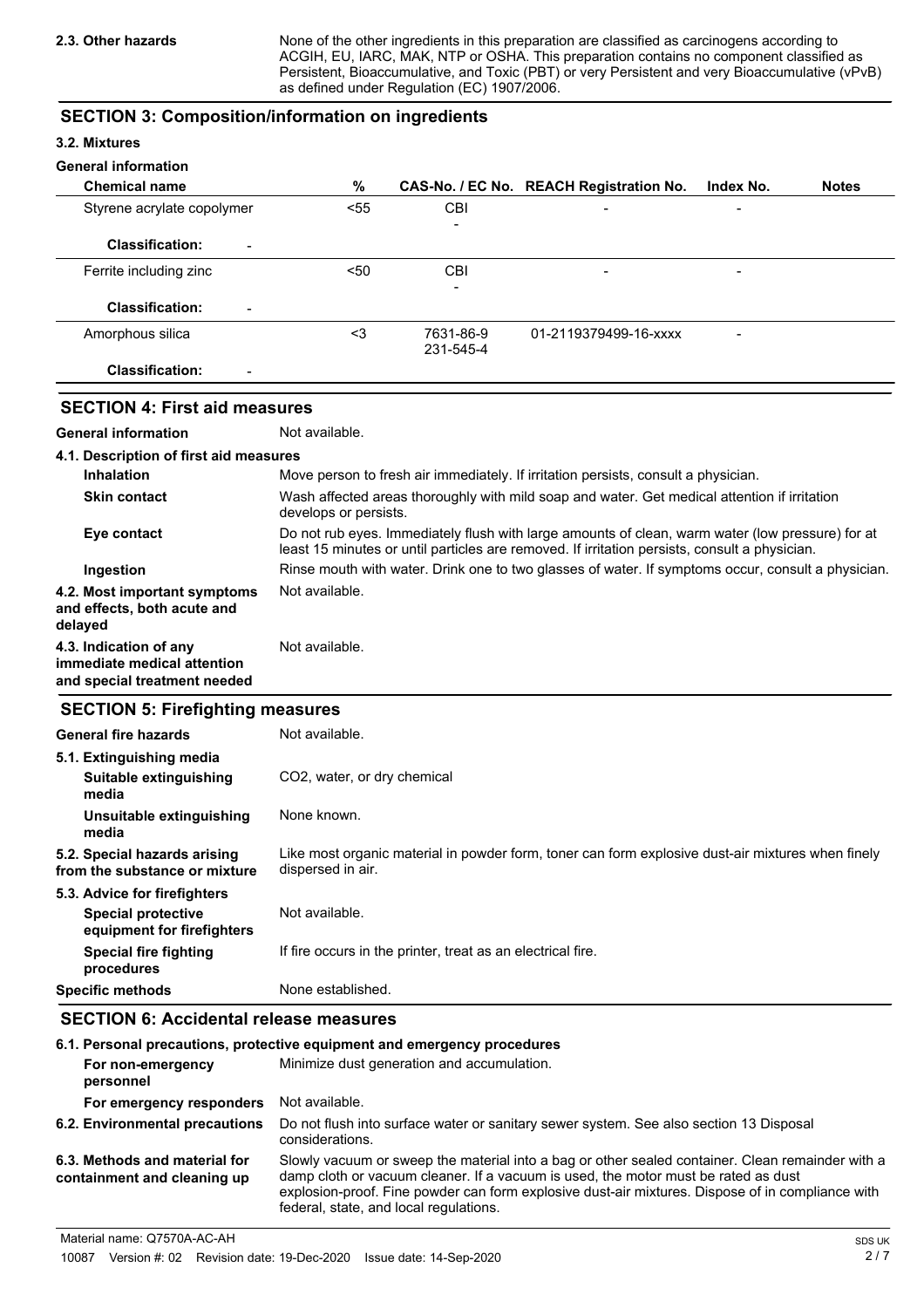| <b>SECTION 7: Handling and storage</b>                                  |                                                                                                                                                                                                                                                                                                                                   |  |  |
|-------------------------------------------------------------------------|-----------------------------------------------------------------------------------------------------------------------------------------------------------------------------------------------------------------------------------------------------------------------------------------------------------------------------------|--|--|
| 7.1. Precautions for safe<br>handling                                   | Keep out of the reach of children. Avoid inhalation of dust and contact with skin and eyes. Use with<br>adequate ventilation. Keep away from excessive heat, sparks, and open flames.                                                                                                                                             |  |  |
| 7.2. Conditions for safe<br>storage, including any<br>incompatibilities | Keep out of the reach of children. Keep tightly closed and dry. Store at room temperature. Store<br>away from strong oxidizers.                                                                                                                                                                                                   |  |  |
| 7.3. Specific end use(s)                                                | Not available.                                                                                                                                                                                                                                                                                                                    |  |  |
| <b>SECTION 8: Exposure controls/personal protection</b>                 |                                                                                                                                                                                                                                                                                                                                   |  |  |
| 8.1. Control parameters                                                 |                                                                                                                                                                                                                                                                                                                                   |  |  |
| <b>Occupational exposure limits</b>                                     | No exposure limits noted for ingredient(s).                                                                                                                                                                                                                                                                                       |  |  |
| <b>Biological limit values</b>                                          | No biological exposure limits noted for the ingredient(s).                                                                                                                                                                                                                                                                        |  |  |
| <b>Recommended monitoring</b><br>procedures                             | Not available.                                                                                                                                                                                                                                                                                                                    |  |  |
| Derived no effect levels<br>(DNELs)                                     | Not available.                                                                                                                                                                                                                                                                                                                    |  |  |
| <b>Predicted no effect</b><br>concentrations (PNECs)                    | Not available.                                                                                                                                                                                                                                                                                                                    |  |  |
| <b>Exposure guidelines</b>                                              | , 5 mg/m3 (Respirable Fraction), 3 mg/m3 (Respirable Particulate) Amorphous silica: USA OSHA<br>(TWA/PEL): 20 mppcf 80 (mg/m3)/%SiO2, ACGIH (TWA/TLV): 10 mg/m3 TRGS 900<br>(Luftgrenzwert) - 10 mg/m3 (Einatembare partikel), 3 mg/m3 (Alveolengängige fraktion) UK WEL:<br>10 mg/m3 (Respirable Dust), 5 mg/m3 (Inhalable Dust) |  |  |
| 8.2. Exposure controls                                                  |                                                                                                                                                                                                                                                                                                                                   |  |  |
| Appropriate engineering<br>controls                                     | Use in a well ventilated area.                                                                                                                                                                                                                                                                                                    |  |  |
|                                                                         | Individual protection measures, such as personal protective equipment                                                                                                                                                                                                                                                             |  |  |
| <b>General information</b>                                              | No personal respiratory protective equipment required under normal conditions of use.                                                                                                                                                                                                                                             |  |  |
| <b>Eye/face protection</b>                                              | Not available.                                                                                                                                                                                                                                                                                                                    |  |  |
| <b>Skin protection</b>                                                  |                                                                                                                                                                                                                                                                                                                                   |  |  |
| - Hand protection                                                       | Not available.                                                                                                                                                                                                                                                                                                                    |  |  |
| - Other                                                                 | Not available.                                                                                                                                                                                                                                                                                                                    |  |  |
| <b>Respiratory protection</b>                                           | Not available.                                                                                                                                                                                                                                                                                                                    |  |  |
| <b>Thermal hazards</b>                                                  | Not available.                                                                                                                                                                                                                                                                                                                    |  |  |
| <b>Hygiene measures</b>                                                 | Not available.                                                                                                                                                                                                                                                                                                                    |  |  |
| <b>Environmental exposure</b><br>controls                               | Not available.                                                                                                                                                                                                                                                                                                                    |  |  |

# **SECTION 9: Physical and chemical properties**

## **9.1. Information on basic physical and chemical properties**

| <b>Appearance</b>                            | Fine powder         |  |
|----------------------------------------------|---------------------|--|
| <b>Physical state</b>                        | Solid.              |  |
| Form                                         | solid               |  |
| Color                                        | Black.              |  |
| Odor                                         | Slight plastic odor |  |
| Odor threshold                               | Not available.      |  |
| рH                                           | Not applicable      |  |
| Melting point/freezing point                 | Not available.      |  |
| Initial boiling point and boiling<br>range   | Not applicable      |  |
| <b>Flash point</b>                           | Not applicable      |  |
| <b>Evaporation rate</b>                      | Not applicable      |  |
| Flammability (solid, gas)                    | Not available.      |  |
| Upper/lower flammability or explosive limits |                     |  |
| <b>Flammability limit - lower</b><br>(%)     | Not flammable       |  |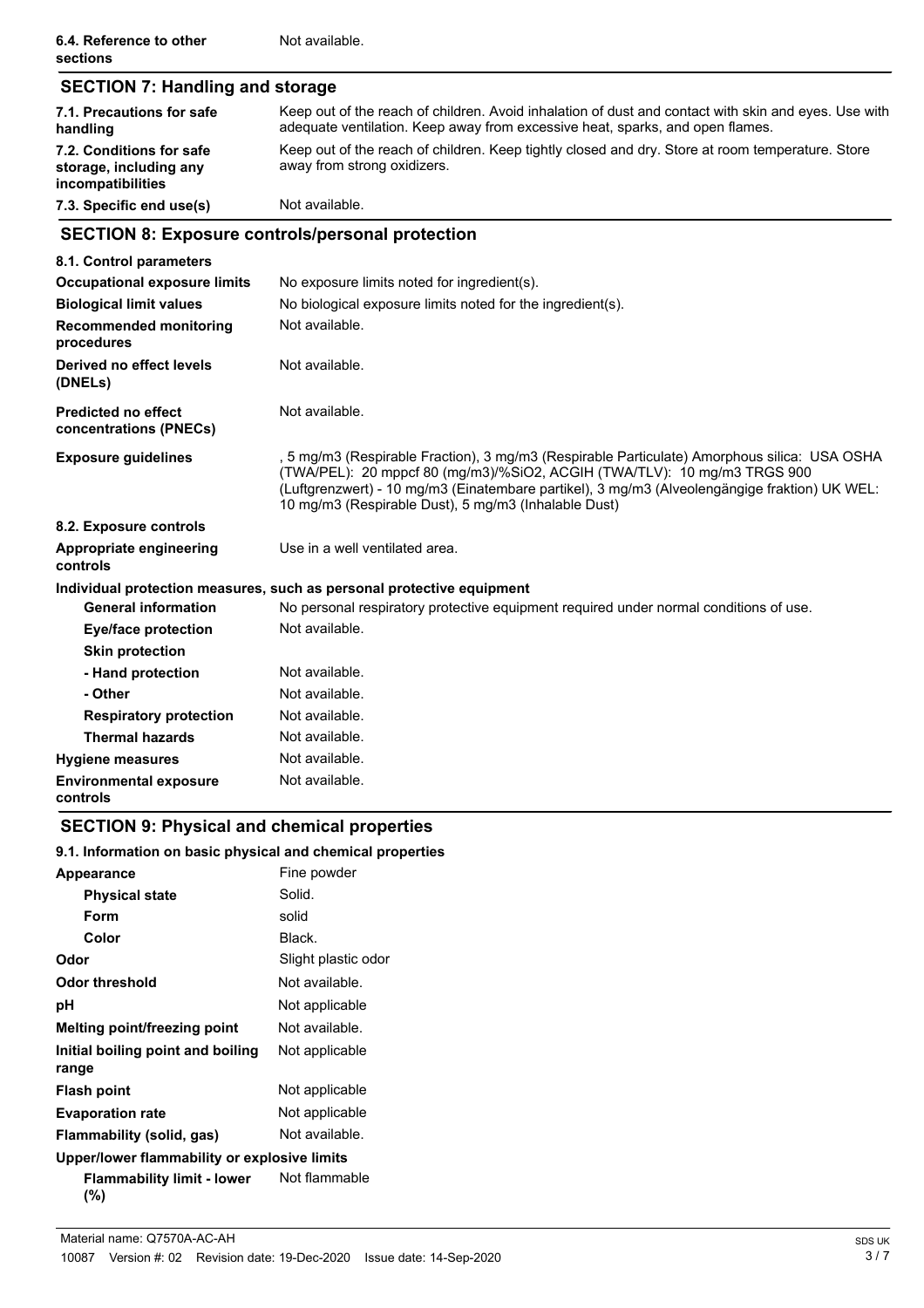| <b>Flammability limit - upper</b><br>$(\%)$       | Not available.                                                |
|---------------------------------------------------|---------------------------------------------------------------|
| Vapor pressure                                    | Not applicable                                                |
| Vapor density                                     | Not applicable                                                |
| Solubility(ies)                                   |                                                               |
| Solubility (water)                                | Negligible in water. Partially soluble in toluene and xylene. |
| <b>Partition coefficient</b><br>(n-octanol/water) | Not available.                                                |
| <b>Auto-ignition temperature</b>                  | Not applicable                                                |
| Decomposition temperature                         | $>$ 392 °F ( $>$ 200 °C)                                      |
| <b>Viscosity</b>                                  | Not applicable                                                |
| <b>Explosive properties</b>                       | Not available.                                                |
| <b>Oxidizing properties</b>                       | No information available.                                     |
| 9.2. Other information                            |                                                               |
| <b>Softening point</b>                            | 212 - 302 °F (100 - 150 °C)                                   |
| <b>Specific gravity</b>                           | $1.4 - 1.8$                                                   |
| <b>VOC</b>                                        | Not applicable                                                |

## **SECTION 10: Stability and reactivity**

| 10.1. Reactivity                            | Not available.                          |
|---------------------------------------------|-----------------------------------------|
| 10.2. Chemical stability                    | Stable under normal storage conditions. |
| 10.3. Possibility of hazardous<br>reactions | Will not occur.                         |
| 10.4. Conditions to avoid                   | Imaging Drum: Exposure to light         |
| 10.5. Incompatible materials                | Strong oxidizers                        |
| 10.6. Hazardous<br>decomposition products   | Carbon monoxide and carbon dioxide.     |

# **SECTION 11: Toxicological information**

| <b>General information</b>                                    | Not available.                                   |                                                                                                                                                          |
|---------------------------------------------------------------|--------------------------------------------------|----------------------------------------------------------------------------------------------------------------------------------------------------------|
| Information on likely routes of exposure                      |                                                  |                                                                                                                                                          |
| <b>Inhalation</b>                                             |                                                  | Under normal conditions of intended use, this material is not expected to be an inhalation hazard.                                                       |
| <b>Skin contact</b>                                           | Contact with skin may result in mild irritation. |                                                                                                                                                          |
| Eye contact                                                   | Contact with eyes may result in mild irritation. |                                                                                                                                                          |
| Ingestion                                                     | Ingestion is not a likely route of exposure.     |                                                                                                                                                          |
| <b>Symptoms</b>                                               | Not available.                                   |                                                                                                                                                          |
| 11.1. Information on toxicological effects                    |                                                  |                                                                                                                                                          |
| <b>Acute toxicity</b>                                         |                                                  | Based on available data, the classification criteria are not met.                                                                                        |
| <b>Product</b>                                                | <b>Species</b>                                   | <b>Test Results</b>                                                                                                                                      |
| Q7570A-AC-AH                                                  |                                                  |                                                                                                                                                          |
| <b>Acute</b>                                                  |                                                  |                                                                                                                                                          |
| LD <sub>50</sub>                                              |                                                  | > 2000 mg/kg                                                                                                                                             |
| <b>Skin corrosion/irritation</b>                              |                                                  | Based on available data, the classification criteria are not met.                                                                                        |
| Serious eye damage/eye<br>irritation                          |                                                  | Based on available data, the classification criteria are not met.                                                                                        |
| <b>Respiratory sensitization</b>                              |                                                  | Based on available data, the classification criteria are not met.                                                                                        |
| <b>Skin sensitization</b>                                     |                                                  | Based on available data, the classification criteria are not met.                                                                                        |
| Germ cell mutagenicity                                        |                                                  | Negative, does not indicate mutagenic potential (Ames Test: Salmonella typhimurium)<br>Based on available data, the classification criteria are not met. |
| Carcinogenicity                                               |                                                  | Based on available data, the classification criteria are not met.                                                                                        |
| <b>IARC Monographs. Overall Evaluation of Carcinogenicity</b> |                                                  |                                                                                                                                                          |
| Amorphous silica (CAS 7631-86-9)                              |                                                  | 3 Not classifiable as to carcinogenicity to humans.                                                                                                      |
| <b>Reproductive toxicity</b>                                  |                                                  | Based on available data, the classification criteria are not met.                                                                                        |
| Specific target organ toxicity -<br>single exposure           |                                                  | Based on available data, the classification criteria are not met.                                                                                        |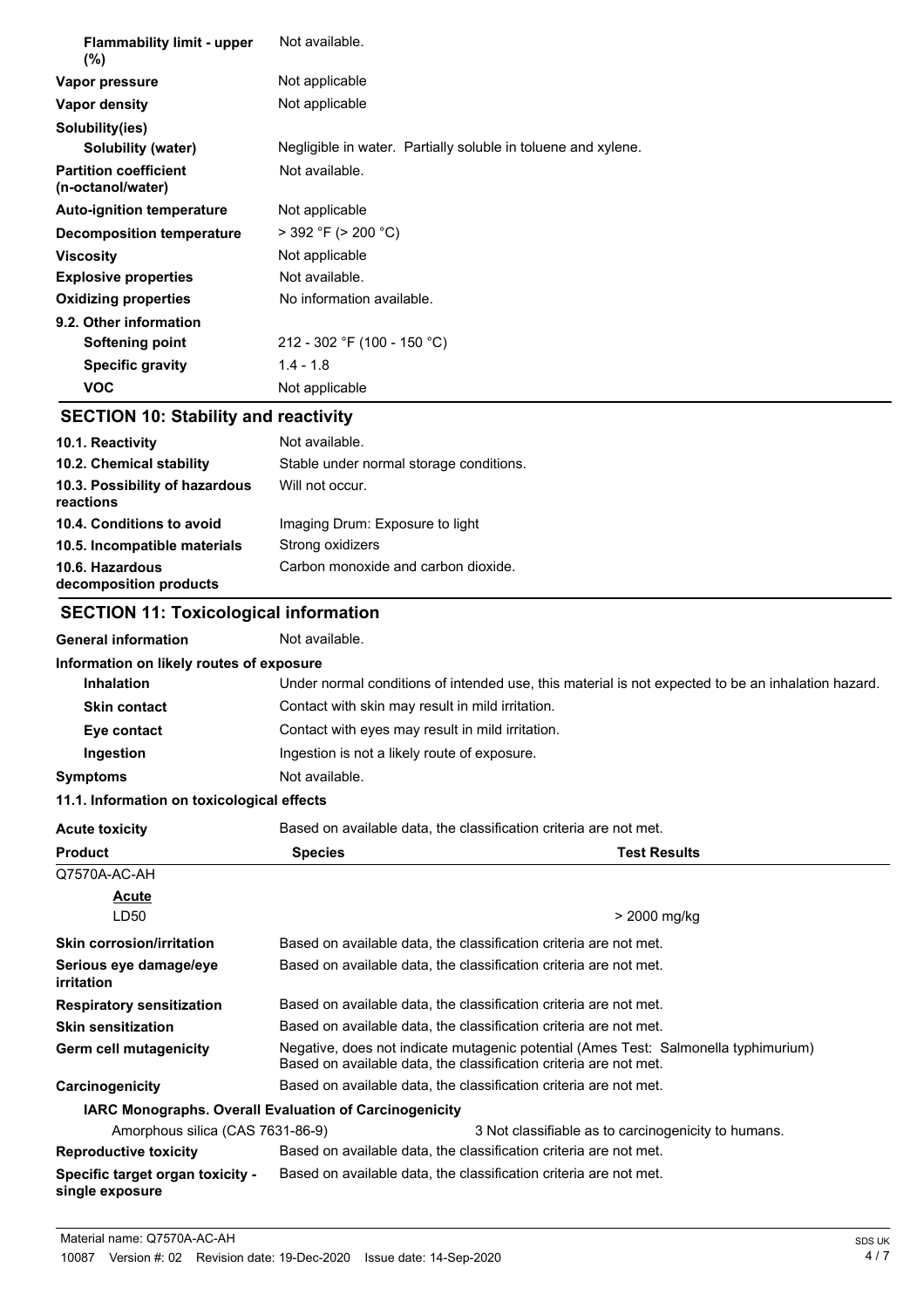| Specific target organ toxicity -<br>repeated exposure | Based on available data, the classification criteria are not met.                                                                                               |
|-------------------------------------------------------|-----------------------------------------------------------------------------------------------------------------------------------------------------------------|
| <b>Aspiration hazard</b>                              | Based on available data, the classification criteria are not met.                                                                                               |
| <b>Mixture versus substance</b><br>information        | Not available.                                                                                                                                                  |
| <b>Other information</b>                              | Complete toxicity data are not available for this specific formulation<br>Refer to Section 2 for potential health effects and Section 4 for first aid measures. |

## **SECTION 12: Ecological information**

| 12.1. Toxicity                                            | LL50: > 1000 mg/l, Fish, 96.00 Hours                                                                                                                                                                                                                                                                                        |                                         |                       |
|-----------------------------------------------------------|-----------------------------------------------------------------------------------------------------------------------------------------------------------------------------------------------------------------------------------------------------------------------------------------------------------------------------|-----------------------------------------|-----------------------|
| <b>Product</b>                                            |                                                                                                                                                                                                                                                                                                                             | <b>Species</b>                          | <b>Test Results</b>   |
| Q7570A-AC-AH                                              |                                                                                                                                                                                                                                                                                                                             |                                         |                       |
| <b>Aquatic</b>                                            |                                                                                                                                                                                                                                                                                                                             |                                         |                       |
| Algae                                                     | ErL <sub>50</sub>                                                                                                                                                                                                                                                                                                           | Algae                                   | > 1000 mg/l, 72 Hours |
| Crustacea                                                 | <b>EL50</b>                                                                                                                                                                                                                                                                                                                 | Crustacea                               | > 1000 mg/l, 48 Hours |
| Fish                                                      | <b>LL50</b>                                                                                                                                                                                                                                                                                                                 | Fish                                    | > 1000 mg/l, 96 Hours |
| 12.2. Persistence and<br>degradability                    | Not available.                                                                                                                                                                                                                                                                                                              |                                         |                       |
| 12.3. Bioaccumulative potential                           | Not available.                                                                                                                                                                                                                                                                                                              |                                         |                       |
| <b>Partition coefficient</b><br>n-octanol/water (log Kow) | Not available.                                                                                                                                                                                                                                                                                                              |                                         |                       |
| <b>Bioconcentration factor (BCF)</b>                      | Not available.                                                                                                                                                                                                                                                                                                              |                                         |                       |
| 12.4. Mobility in soil                                    | Not available.                                                                                                                                                                                                                                                                                                              |                                         |                       |
| 12.5. Results of PBT and vPvB<br>assessment               |                                                                                                                                                                                                                                                                                                                             | Not a PBT or vPvB substance or mixture. |                       |
| 12.6. Other adverse effects                               | Not available.                                                                                                                                                                                                                                                                                                              |                                         |                       |
| <b>SECTION 13: Disposal considerations</b>                |                                                                                                                                                                                                                                                                                                                             |                                         |                       |
| 13.1. Waste treatment methods                             |                                                                                                                                                                                                                                                                                                                             |                                         |                       |
| <b>Residual waste</b>                                     | Not available.                                                                                                                                                                                                                                                                                                              |                                         |                       |
| <b>Contaminated packaging</b>                             | Not available.                                                                                                                                                                                                                                                                                                              |                                         |                       |
| EU waste code                                             | Not available.                                                                                                                                                                                                                                                                                                              |                                         |                       |
| Disposal methods/information                              | Do not shred toner cartridge, unless dust-explosion prevention measures are taken. Finely<br>the state of the state of the state of the state of the state of the state of the state of the state of the state of the state of the state of the state of the state of the state of the state of the state of the state of t |                                         |                       |

dispersed particles may form explosive mixtures in air. Dispose of in compliance with federal, state, and local regulations.

HP's Planet Partners (trademark) supplies recycling program enables simple, convenient recycling of HP original inkjet and LaserJet supplies. For more information and to determine if this service is available in your location, please visit http://www.hp.com/recycle.

#### **SECTION 14: Transport information**

#### **DOT**

Not regulated as dangerous goods.

#### **IATA**

| <b>UN number</b><br>UN proper shipping name<br>Transport hazard class(es) | UN2807<br><b>Magnetized Material</b> |
|---------------------------------------------------------------------------|--------------------------------------|
| Class                                                                     | Й                                    |
| <b>Subsidiary risk</b>                                                    |                                      |
| <b>Packing group</b>                                                      | Not available.                       |
| <b>Environmental hazards</b>                                              | No.                                  |
| Special precautions for user Not available.                               |                                      |

#### **IMDG**

Not regulated as dangerous goods.

#### **ADR**

Not regulated as dangerous goods.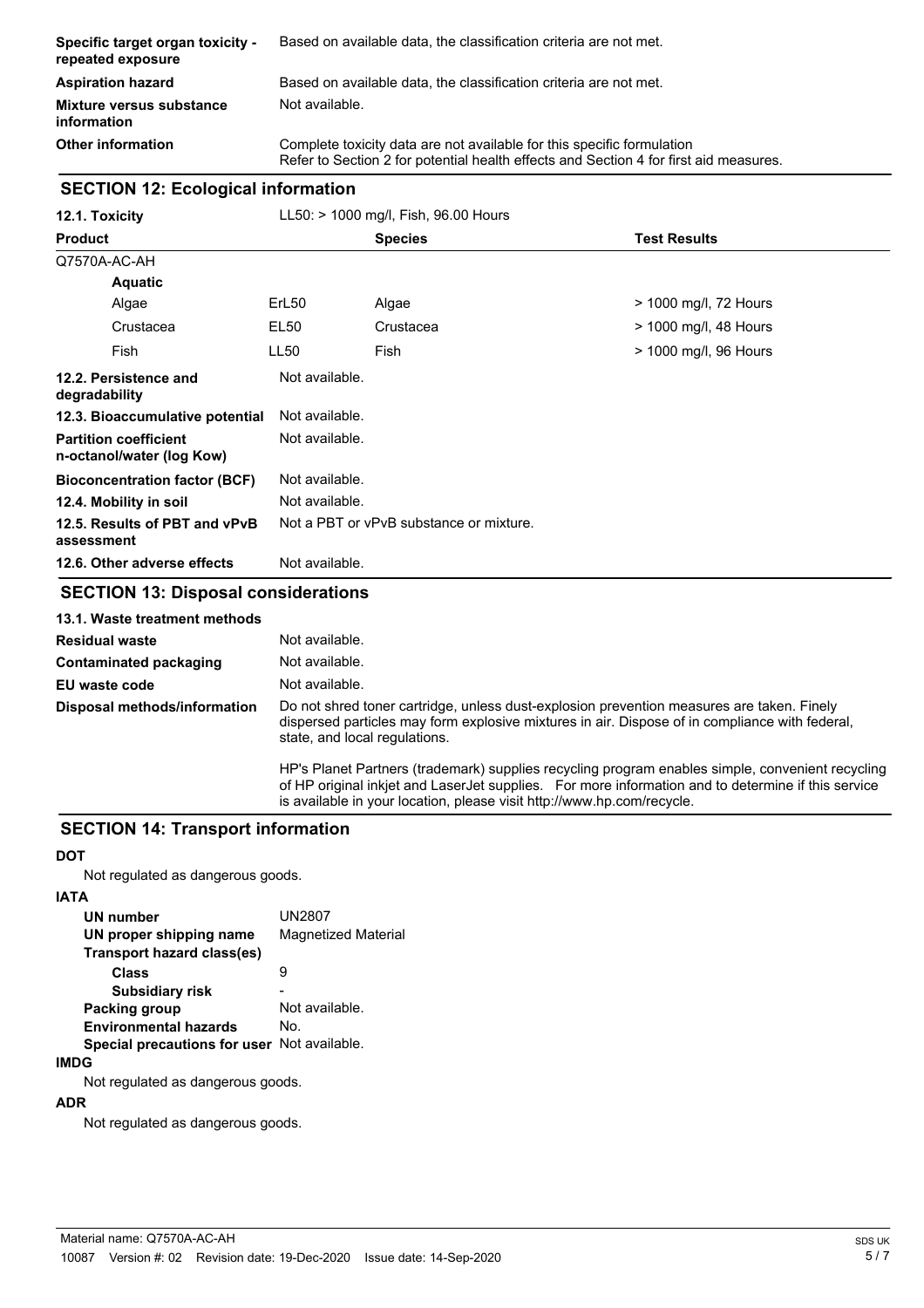

**Further information**

3or more of these cartridges shipped together in a single package (e.g., box, container), by air, are regulated as a magnetized material.

# **SECTION 15: Regulatory information**

|  | 15.1. Safety, health and environmental regulations/legislation specific for the substance or mixture |  |  |  |
|--|------------------------------------------------------------------------------------------------------|--|--|--|
|--|------------------------------------------------------------------------------------------------------|--|--|--|

## **EU regulations**

|                                     | Regulation (EC) No. 1005/2009 on substances that deplete the ozone layer, Annex I and II, as amended                                                                                                                                                                                                              |
|-------------------------------------|-------------------------------------------------------------------------------------------------------------------------------------------------------------------------------------------------------------------------------------------------------------------------------------------------------------------|
| Not listed.                         | Regulation (EC) No. 850/2004 On persistent organic pollutants, Annex I as amended                                                                                                                                                                                                                                 |
| Not listed.                         |                                                                                                                                                                                                                                                                                                                   |
|                                     | Regulation (EU) No. 649/2012 concerning the export and import of dangerous chemicals, Annex I, Part 1 as amended                                                                                                                                                                                                  |
| Not listed.                         |                                                                                                                                                                                                                                                                                                                   |
|                                     | Regulation (EU) No. 649/2012 concerning the export and import of dangerous chemicals, Annex I, Part 2 as amended                                                                                                                                                                                                  |
| Not listed.                         |                                                                                                                                                                                                                                                                                                                   |
|                                     | Regulation (EU) No. 649/2012 concerning the export and import of dangerous chemicals, Annex I, Part 3 as amended                                                                                                                                                                                                  |
| Not listed.                         |                                                                                                                                                                                                                                                                                                                   |
|                                     | Regulation (EU) No. 649/2012 concerning the export and import of dangerous chemicals, Annex V as amended                                                                                                                                                                                                          |
| Not listed.                         |                                                                                                                                                                                                                                                                                                                   |
|                                     | Regulation (EC) No. 166/2006 Annex II Pollutant Release and Transfer Registry, as amended                                                                                                                                                                                                                         |
| Not listed.                         | Regulation (EC) No. 1907/2006, REACH Article 59(10) Candidate List as currently published by ECHA                                                                                                                                                                                                                 |
| Not listed.                         |                                                                                                                                                                                                                                                                                                                   |
| Authorizations                      |                                                                                                                                                                                                                                                                                                                   |
|                                     | Regulation (EC) No. 1907/2006, REACH Annex XIV Substances subject to authorization, as amended                                                                                                                                                                                                                    |
| Not listed.                         |                                                                                                                                                                                                                                                                                                                   |
| <b>Restrictions on use</b>          |                                                                                                                                                                                                                                                                                                                   |
|                                     |                                                                                                                                                                                                                                                                                                                   |
|                                     | Regulation (EC) No. 1907/2006, REACH Annex XVII Substances subject to restriction on marketing and use as amended                                                                                                                                                                                                 |
| Not listed.                         | Directive 2004/37/EC: on the protection of workers from the risks related to exposure to carcinogens and mutagens at                                                                                                                                                                                              |
| work, as amended                    |                                                                                                                                                                                                                                                                                                                   |
| Not listed.                         |                                                                                                                                                                                                                                                                                                                   |
| <b>Other EU regulations</b>         |                                                                                                                                                                                                                                                                                                                   |
|                                     | Directive 2012/18/EU on major accident hazards involving dangerous substances, as amended                                                                                                                                                                                                                         |
| Not listed.                         |                                                                                                                                                                                                                                                                                                                   |
| <b>Other regulations</b>            | All chemical substances in this HP product have been notified or are exempt from notification<br>under chemical substances notification laws in the following countries: US (TSCA), EU<br>(EINECS/ELINCS), Switzerland, Canada (DSL/NDSL), Australia, Japan, Philippines, South Korea,<br>New Zealand, and China. |
| Other information                   | This Safety Data Sheet complies with the requirements of Regulation (EU) 2015/830.<br>Classification according to Regulation (EC) No 1272/2008 as amended.                                                                                                                                                        |
| <b>National regulations</b>         | Not available.                                                                                                                                                                                                                                                                                                    |
| 15.2. Chemical safety<br>assessment | See attached SUMI or GEIS document, if applicable.                                                                                                                                                                                                                                                                |
|                                     |                                                                                                                                                                                                                                                                                                                   |